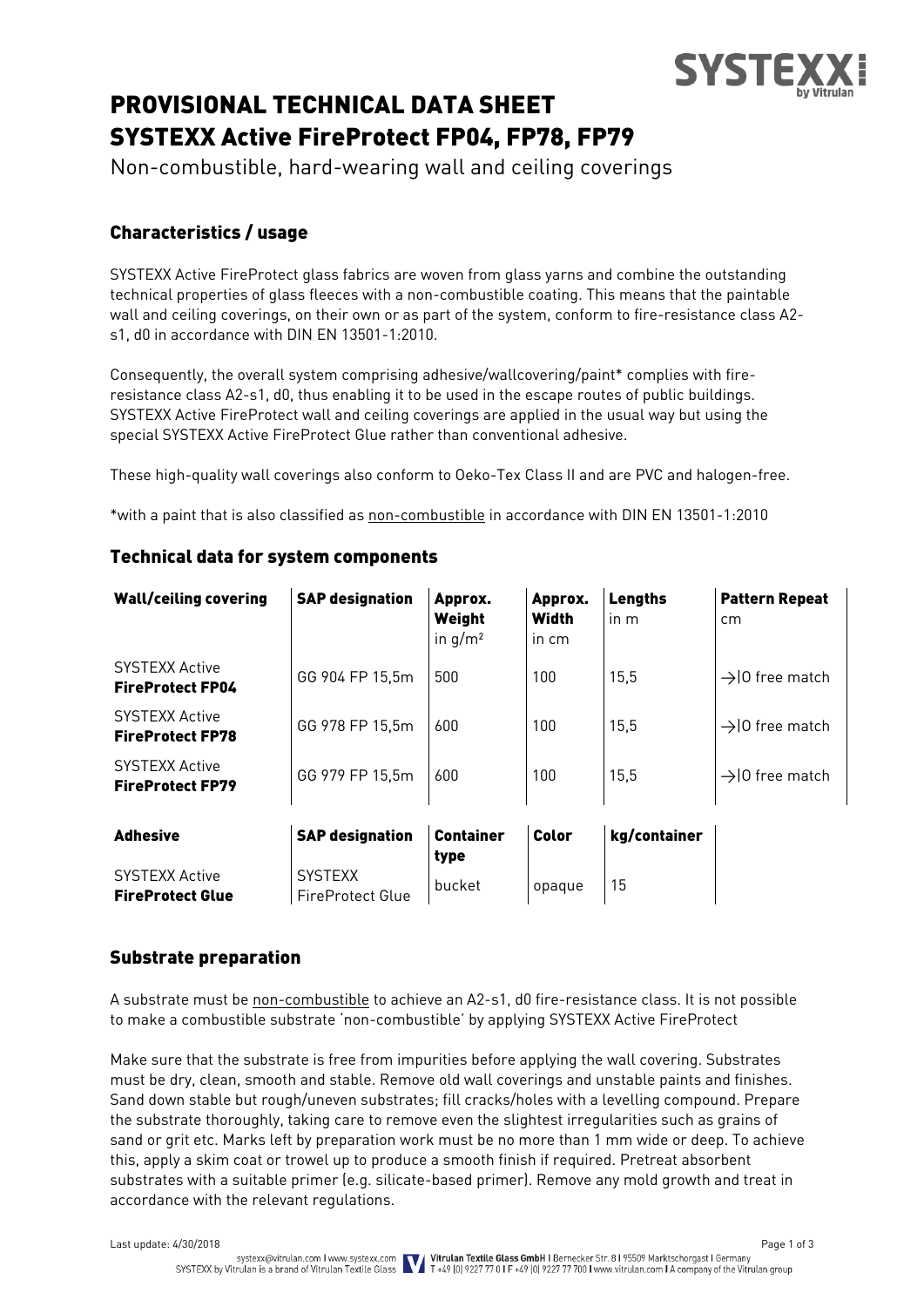

# Application

Important for all products

Do not apply if the room and surface temperature fall below +8 °C. Always check to ensure that the batch numbers are the same when applying the wall covering to adjacent areas (see information on outside of box). One drop = wall/ceiling height plus  $5 - 10$  cm. Trim off the excess.

#### 1. Applying the system adhesive

Using a roller, evenly apply a sufficient quantity of SYSTEXX Active FireProtect Glue to cover an area the width of 1 to 2 drops.

Allow 7 – 12 hours drying time at normal room temperature (18 °C).

Quantity of adhesive required to comply with the fire-resistance rating: ca. 170 g/m<sup>2</sup> - max. 200 g/m<sup>2</sup>

See the SYSTEXX Active FireProtect Glue technical data sheet for more information.

#### 2. Avoiding textural differences

Never paste the product upside down or inside out. Marks on the back of the fabric serve as a guide. These marks should always be spaced at 1 m intervals in the pasted state.

#### 3. Butt-joining the lengths of wall covering

Make sure that the edges butt up smoothly where one length joins another. Avoid overlaps in the seam area. Remove any adhesive on the visible side straight away with a damp cloth or sponge.

#### 4. Pressing onto the wall and trimming

Press firmly onto the surface with a wallpaper squeegee, making sure that there are no bubbles.

Carefully press overlapping fabric into the corners and cut with a sharp-bladed cutter, using a wallpaper smoother or ruler as a guide.



Applying around outside corners: Gently sand the edge of the fabric with wet sand paper (≥ P240), taking care not to sand right through the fabric. Then wrap it around the outside corner and press it firmly onto the wall to remove any bubbles.

#### 5. Painting

We recommend using a high-quality emulsion or silicate paint classed as non-combustible in accordance with DIN EN 13501-1:2010. Apply one or two coats, depending on requirements.

| 1st coat:   | Apply the paint evenly once the wall covering has completely                 |
|-------------|------------------------------------------------------------------------------|
|             | dried. Follow the paint manufacturer's instructions.                         |
| $2nd$ coat: | Wait until the first coat is completely dry before applying the second coat. |

Paint coverage: Apply the quantity specified by the manufacturer to achieve the fire-resistance class.

The coverage depends on the texture of the fabric and the substrate. Carry out a trial application to work out the precise rate. If using with any other products, please follow the relevant accompanying instructions.